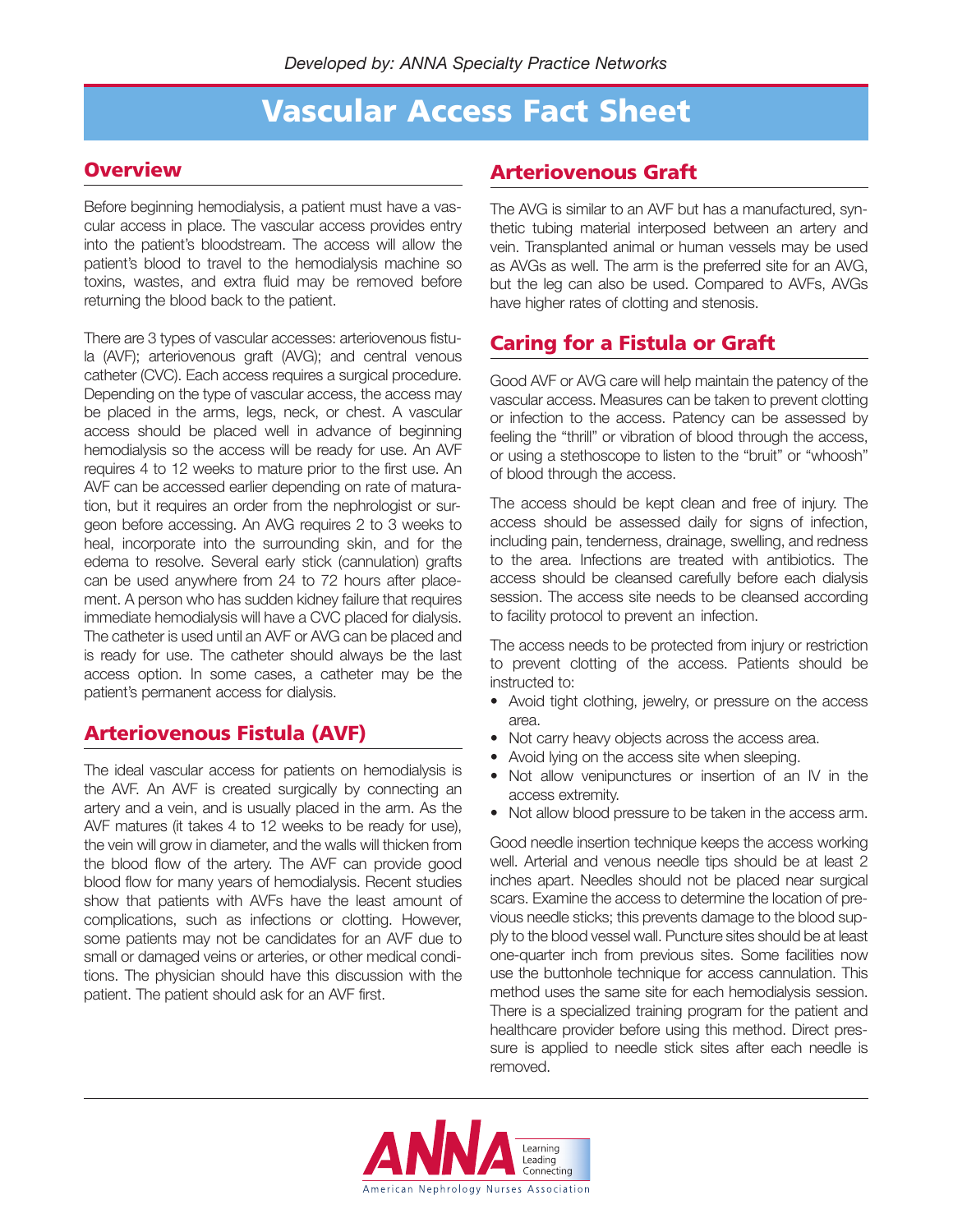# **Vascular Access Fact Sheet**

#### **Central Venous Catheter**

A CVC is a narrow, flexible tube used to access the bloodstream. The CVC may be inserted into a large vein in the neck, chest, back, or groin. Two ports are at each end of the CVC exiting from the insertion site. One port allows blood to be removed from the body, and the other port allows blood to return into the bloodstream. CVCs are ready for immediate use after insertion. There are tunneled and non-tunneled catheters. It is recommended that tunneled, cuffed catheters are placed under fluoroscopy. This will confirm the catheter tip is in the right atrium of the heart. Non-cuffed catheters have a radio-opaque tip that when Xrayed, will show the position of the catheter tip at the junction of the superior vena cava and the right atrium of the heart. There must be documentation that the CVC is in the correct position before initiating hemodialysis. Some patients use permanent CVCs, but this is not the recommended access for long-term dialysis. While CVCs have the advantage of being able to be used immediately after placement, CVCs:

- Have a greater chance of becoming infected or clotted.
- Have a slower blood flow, thus not adequately cleaning the blood.
- Are the least-preferred choice of access for long-term dialysis.
- Are at greater risk for central vein thrombosis or stenosis.
- Cause high risk for sepsis, hemorrhage, or air embolism.

#### **Central Venous Catheter Care**

The CVC exit site must be kept clean and dry. The patient will need to keep dressing supplies, such as sterile gauze and tape, or large Band-Aids®, available in case the dressing becomes wet or soiled. The patient will not be able to swim, or take showers or soaking baths. The patient will need to take care when bathing to not get the exit site wet. CVC ports must be clamped at all times when not in use. The ends of the CVC must have caps securely in place after each dialysis session. These measures will help decrease the chance of infection and will prevent air from entering the vascular system. The exit site should be assessed at each dialysis session for signs of infection. The patient and healthcare provider should wear masks every time the CVC is accessed to prevent bacteria from the nose and/or mouth from contaminating the catheter or exit site. Always wash hands and wear clean gloves when caring for a CVC. Blood draws from the CVC should be

performed by nephrology nurses only; non-dialysis personnel should not be allowed to access the CVC unless there is a life-threatening condition or training by dialysis staff and competency validation are documented. CVCs should be placed as a bridge access to dialysis while an AVF is maturing or an AVG is healing. Sites preferred for tunneled catheter insertion are the right internal jugular or the right external jugular. Non-tunneled catheters should be used only when the patient is hospitalized. Prior to hospital discharge, a non-tunneled catheter should be replaced with a tunneled, cuffed catheter for patient safety.

Be careful not to pull or tug on the CVC. Scissors or other sharp objects should never be used near the CVC. CVCs may be positional, which means the patient may need to change position to get a better blood flow rate. If the CVC becomes dislodged or gets pulled out, or bleeding occurs at the site, direct pressure should be applied to the site continuously for 20 minutes. If bleeding has not stopped, seek appropriate medical attention.

In addition to care of the vascular access, the registered nurse needs to collaborate with the nephrologist and/or other members of the healthcare team to formulate a vascular access team (advanced practice registered nurse [APRN], nephrologist, vascular surgeon, registered nurse, dialysis technician) to assist in evaluating the vascular access for optimal dialysis access.

In addition, the APRN needs to do the following:

- Monitor the patient's access by reviewing:
	- Dialysis laboratory values.
	- Dialysis adequacy.
	- Venous and arterial pressures.
	- Transonic flow rates or access flow rates.
	- Assessing vascular access complications (ischemia, infection, bleeding, thrombosis, inadequate flows, and aneurysm).
	- The need for further use of catheter access.
- Educate the patient about "saving the vein" or vein preservation for future access creation.
- Order diagnostic tests (fistulogram, duplex vascular scan of access) or laboratory values as appropriate. Consult the physician as warranted based on results.
- Have a plan of action for future dialysis access if the current access begins to fail or fails.